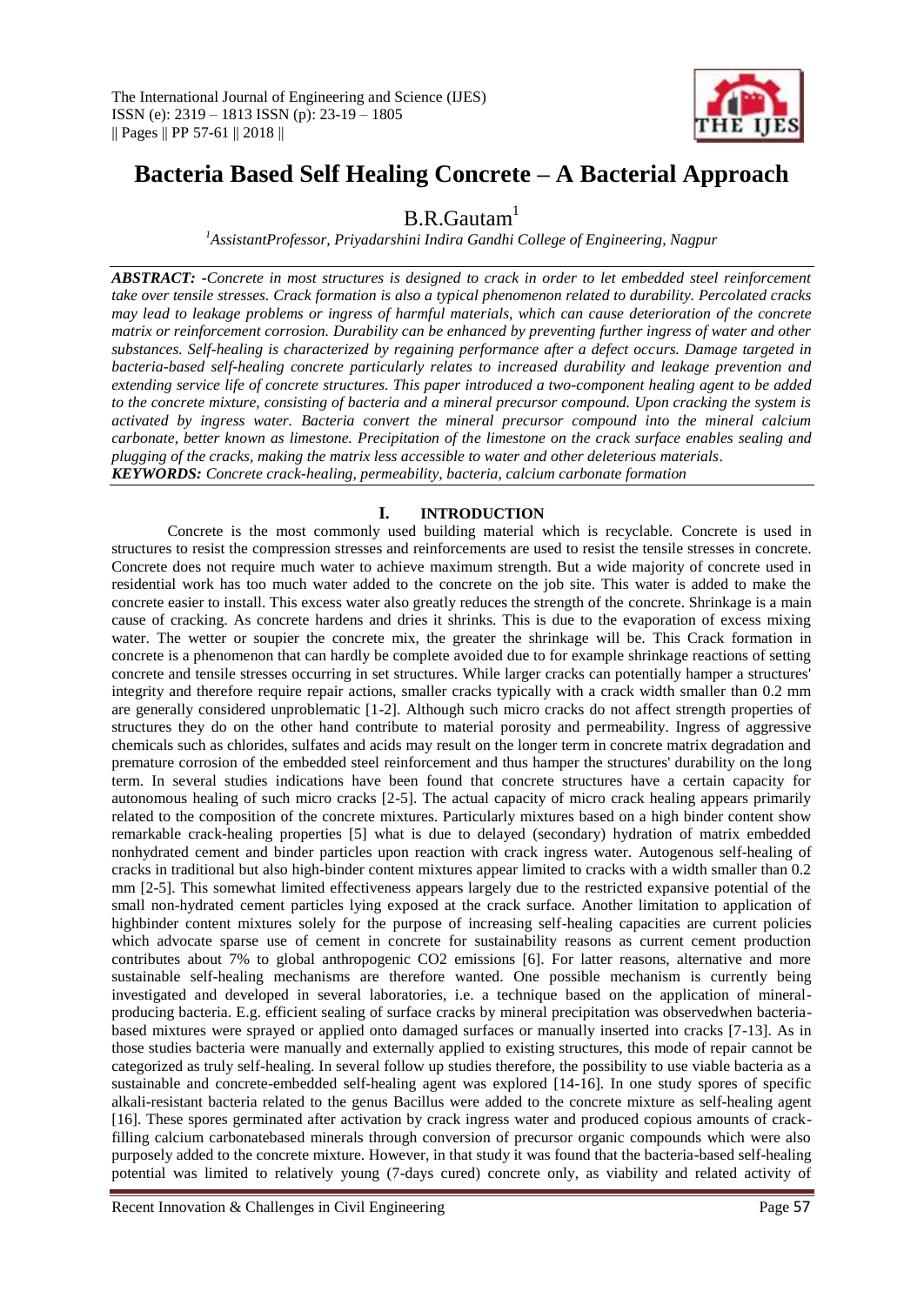bacterial spores directly (unprotected)embedded in the concrete matrix was restricted to about two months. The present study builds further on results reported in latter research paper [16]. Here, bacterial spores and organic mineral precursor compounds are packed in porous expanded clay particles prior to addition to the concrete mixture. It is hypothesized that protection of bacterial spores within porous light weight aggregates extends there viability period and thus concrete self-healing functionality when embedded in the material matrix.

## **II. SELF-HEALING CONCRETE**

Self-healing concrete is a product which biologically produces limestone by which cracks on the surface of concrete surface heal. Selected types of the bacteria genus Bacillus, along with calcium-based nutrient known as calcium lactate, and nitrogen and phosphorous are added to the

Concrete when it is being mixed. The self-healing agents can lie dormant within the concrete for up to two hundred years. When a concrete structure damages and water starts to penetrate in the cracks present in it the bacteria starts to feed on the calcium lactate consuming oxygen and converts the soluble calcium lactate into insoluble limestone. The limestone formed thus sealsthe cracks present. It is similar to the process of how a fractured bone gets naturally healed by osteoblast cells that mineralize to reform bone. Consumption of oxygen in the bacterial conversion has an additional advantage. Oxygen which becomes an essential element for the corrosion of steel to take place is being used in the bacterial conversion. Hence the durability of steel in construction becomes higher. The process of bacterial conversion takes place either in the interior or exterior of the microbial cell or even some distance away within the concrete. Often the bacterial activities trigger a change in the chemical process that leads to over saturation and mineral precipitation. Utilization of concepts of bio mineralogy in concrete lead to invention of a newmaterial termed as Bacterial Concrete. Bacterial concrete refers to a new generation concrete in which selective cementation by microbiologically-induced CaCO3 precipitation has been introduced for remediation of micro-cracks.

#### **2.1 VARIOUS TYPES OF BACTERIA USED IN CONCRETE**

- Bacillus pasteurizing
- Bacillus sphaericus
- Escherichia coli
- Bacillus subtilis
- Bacillus cohnii
- Bacillus balodurans
- Bacillus pseudofirmus

#### **2.2 MECHANISM OF BACTERIAL CONCRETE**

Self-healing concrete is a result of biological reaction of non-reacted limestone and a calcium based nutrient with the help of bacteria to heal the cracks appeared on the building.

Special type of bacteria's known as Bacillus are used along with calcium nutrient known as Calcium Lactate. While preparation of concrete, this products are added in the wet concrete when the mixing is done. This bacteria's can be in dormant stage for around 200 years.

When the cracks appear in the concrete, the water seeps in the cracks. The spores of the bacteria germinate and starts feeding on the calcium lactate consuming oxygen. The soluble calcium lactate is converted to insoluble limestone. The insoluble limestone starts to harden. Thus filling the crack, automatically without any external aide.The other advantage of this process is, as the oxygen is consumed by the bacteria to convert calcium into limestone, it helps in the prevention of corrosion of steel due to cracks. This improves the durability of steel reinforced concrete construction.

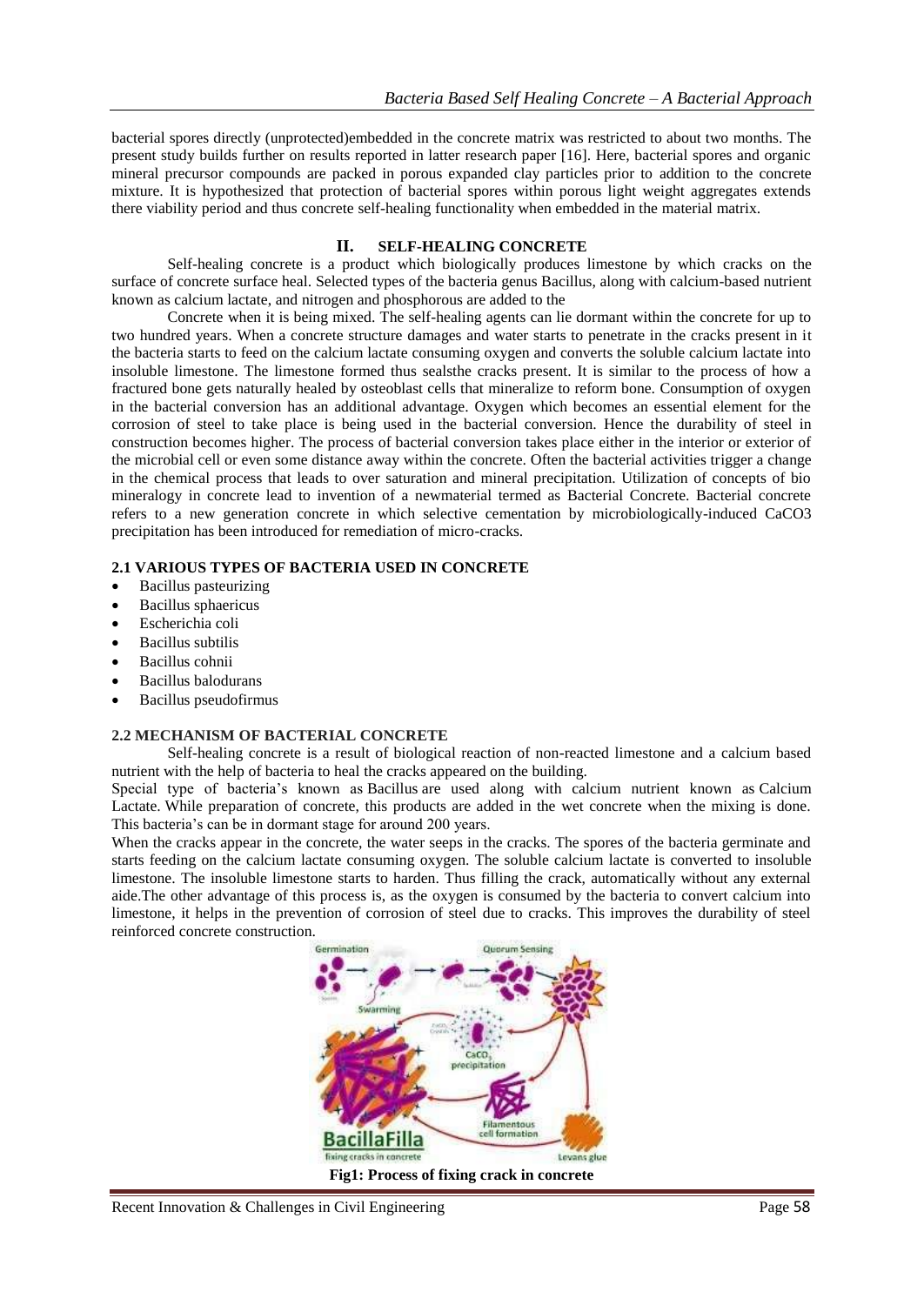#### **(Source [:https://theconstructor.org/concrete/bacterial-concrete-self-healing-concrete/13751/\)](https://theconstructor.org/concrete/bacterial-concrete-self-healing-concrete/13751/)**

### **2.3 PREPARATION OF BACTERIAL CONCRETE**

Bacterial concrete can be prepared in two ways,

- o By direct application
- o By encapsulation in lightweight concrete

In the direct application method, bacterial spores and calcium lactate is added into concrete directly when mixing of concrete is done. The use of this bacteria and calcium lactate doesn't change the normal properties of concrete. When cracks are occurred in the structure due to obvious reasons. The bacteria are exposed to climatic changes. When water comes in contact with this bacteria, they germinate and feed on calcium lactate and produces limestone. Thus sealing the cracks.

By encapsulation method the bacteria and its food i.e. calcium lactate, are placed inside treated clay pellets and concrete is prepared. About 6% of the clay pellets are added for making bacterial concrete.

When concrete structures are made with bacterial concrete, when the crack occurs in the structure and clay pellets are broken and the bacteria germinate and eat down the calcium lactate and produce limestone, which hardens and thus sealing the crack. Minor cracks about 0.5mm width can be treated by using bacterial concrete.



**(Source [:https://theconstructor.org/concrete/bacterial-concrete-self-healing-concrete/13751/\)](https://theconstructor.org/concrete/bacterial-concrete-self-healing-concrete/13751/)**

### **2.4 CHEMICAL PROCESS OF SELF-HEALING OR BACTERIAL CONCRETE**

When the water comes in contact with the unhydrated calcium in the concrete, calcium hydroxide is produced by the help of bacteria, which acts as a catalyst. This calcium hydroxide reacts with atmospheric carbon dioxide and forms limestone and water. This extra water molecule keeps the reaction going.

 $CaO + H<sub>2</sub>O \rightarrow Ca(OH)<sub>2</sub>$ 

## $Ca(OH)_2 + CO_2 \rightarrow CaCO_3 + H_2O$

The limestone then hardens itself and seals the cracks in the concrete.

### **III. CHEMICAL PROCESS OF SELF-HEALING OR BACTERIAL CONCRETE**

When the water comes in contact with the unhydrated calcium in the concrete, calcium hydroxide is produced by the help of bacteria, which acts as a catalyst. This calcium hydroxide reacts with atmospheric carbon dioxide and forms limestone and water. This extra water molecule keeps the reaction going.  $CaO + H<sub>2</sub>O \rightarrow Ca(OH)<sub>2</sub>$ 

$$
Ca(OH)_2 + CO_2 \rightarrow CaCO_3 + H_2O
$$

The limestone then hardens itself and seals the cracks in the concrete.

### **IV. TEST AND RESULT OF SELF-HEALING OR BACTERIAL CONCRETE AND NORMAL CONCRETE**

Standard test were conducted on normal concrete and self-healing concrete. Test conducted were Compressive and flexural strength tests on a concrete cube for 7 and 28 days.

| Table: Compressive Strength Test result for 7 and 28 days for Bacterial Concrete |  |
|----------------------------------------------------------------------------------|--|
|                                                                                  |  |

| Sr.No | Davs | Normal Concrete (N/mm <sup>2</sup> ) | <b>Bacterial Concrete</b> (N/mm <sup>2</sup> ) |
|-------|------|--------------------------------------|------------------------------------------------|
|       |      | 20.85                                | $\sim$<br>27.10                                |
|       | 28   | 30                                   | 38.95                                          |

Recent Innovation & Challenges in Civil Engineering Page 59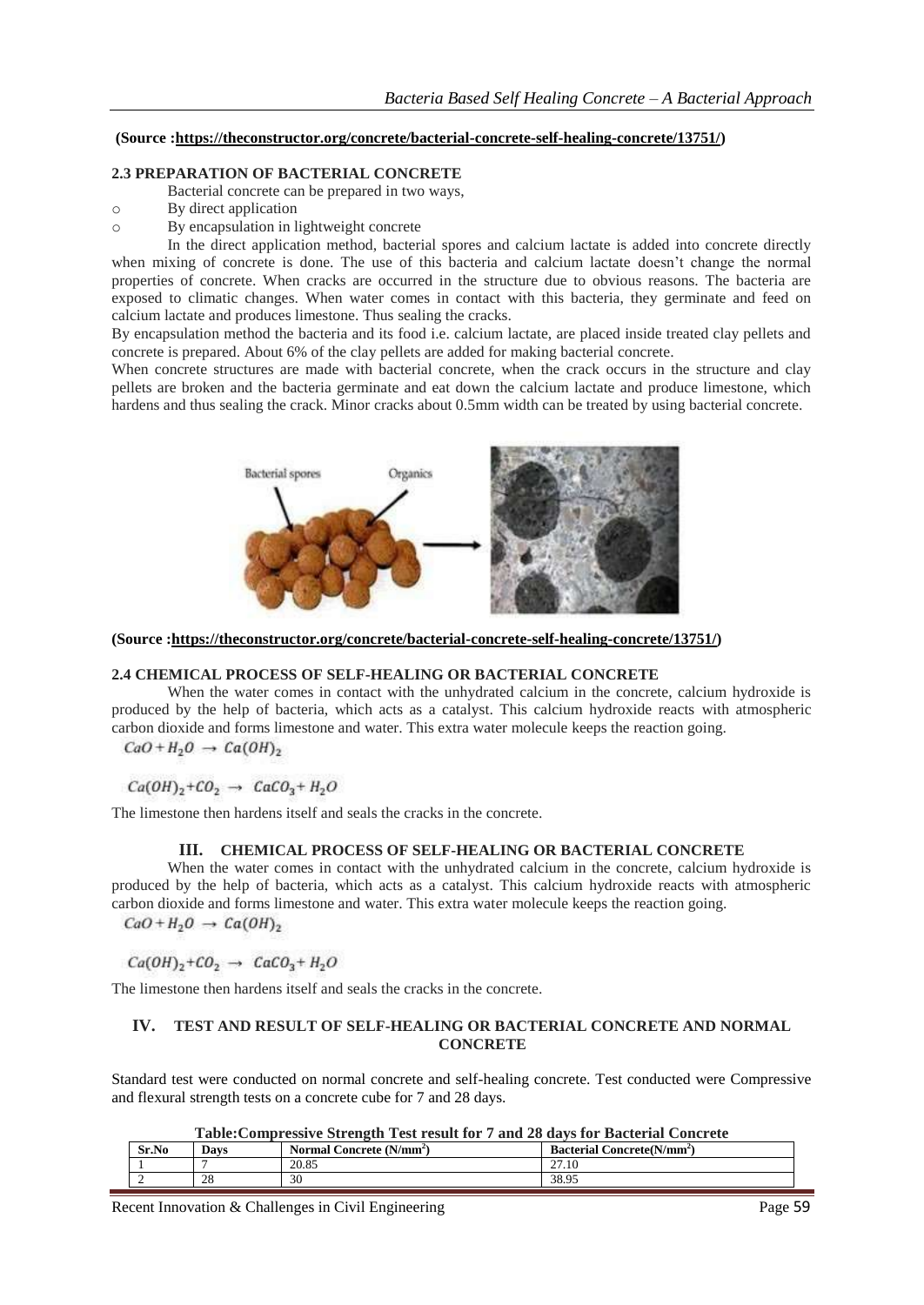| Sr.No | Davs         | Normal Concrete (N/mm <sup>2</sup> ) | <b>Bacterial Co</b><br>Concrete(N/mm <sup>2</sup> ) |
|-------|--------------|--------------------------------------|-----------------------------------------------------|
|       |              | 3.90                                 | 4.6                                                 |
|       | $\cap$<br>20 | 7.05                                 | 7.80                                                |

#### **V. ADVANTAGES AND DISADVANTAGES OF BACTERIAL CONCRETE**

#### **Advantages of Bacterial Concrete**

- o Self-repairing of cracks without any external aide.
- o Significant increase in compressive strength and flexural strength when compared to normal concrete.
- o Resistance towards freeze-thaw attacks.
- o Reduction in permeability of concrete.
- o Reduces the corrosion of steel due to the cracks formation and improves the durability of steel reinforced concrete.
- o Bacillus bacteria are harmless to human life and hence it can be used effectively.

#### **Disadvantages of Bacterial Concrete**

- o Cost of bacterial concrete is double than conventional concrete.
- o Growth of bacteria is not good in any atmosphere and media.
- o The clay pellets holding the self-healing agent comprise 20% of the volume of the concrete. This may become a shear zone or fault zone in the concrete.
- o Design of mix concrete with bacteria here is not available any IS code or other code.
- o Investigation of calcite precipitate is costly.

#### **VI. FUTURE PERSPECTIVES**

Currently a fully functional bacteria-based self-healing concrete system using LWA as storage reservoir is available on the laboratory scale. On-going studies in our laboratory investigate the possibility to use this system in practical applications. A next step towards widening application possibilities is the development of a more efficient and economical agent that does not negatively affect concrete strength properties. Possibility for easy application and production on industrial scale at low costs should be considered. Next to healing capacity, long-term behaviour and improvement of durability characteristics of the bacteria-based self-healing concrete material need to be determined, such as resistance to chloride penetration and freeze-thaw cycles. Long-term monitoring of larger scale experiments executed in the outdoors environment may reveal material behaviour in practice. Feasibility of implementing the material in the market should then finally be determined by a full cost-benefit analysis.

## **VII. SUMMARY**

The goal of this paper is to introduce bacteria-based self-healing concrete, currently being developed in our laboratory. On the lab-scale a fully functional system exists. To the concrete mixture a healing agent is added, consisting of two components immobilized in expanded clay particles. Due to bacterial activity a calcium carbonate layer is deposited on the crack surface, sealing and blocking entrance to deteriorating substances. Further research and development is needed in order to make the material ready for application in practice. Since potential advantages are mainly anticipated in reduction of costs for maintenance and repair and service life extension of concrete structures, the self-healing material needs to be cost efficient and durable.

#### **REFERENCES**

- **[1].** Jonkers, H., 'Self healing concrete: a biological approach', in S. van der Zwaag (ed.) 'Self Healing Materials: An alternative approach to 20 centuries of materials science' (Springer, Dordrecht, 2007) 195-204.
- [2]. van der Zwaag, S., 'Self healing materials: an alternative approach to 20 centuries of materials science' (Springer, Dordrecht, 2007).
- [3]. Edvardsen, C., 'Water permeability and autogenous healing of cracks in concrete', ACI Materials Journal 96 (4) (1999) 448-454.<br>[4]. Jonkers, H.M., Thijssen, A., Muyzer, G., Copuroglu, O. and Schlangen, E., 'Applicatio
- [4]. Jonkers, H.M., Thijssen, A., Muyzer, G., Copuroglu, O. and Schlangen, E., 'Application of bacteria as self-healing agent for the development of sustainable concrete', Ecological Engineering 36 (2) (2010) 230-235.
- [5]. van der Zwaag, S., van Dijk, N., Jonkers, H.M., Mookhoek, S.D. and Sloof, W.G., 'Self-healing behaviour in man-made engineering materials: bioinspired but taking into account their intrinsic character', Philosophical Transactions of the Royal Society A: Mathematical, Physical and Engineering Sciences 367 (1894) (2009) 1689-1704.
- [6]. de Belie, N. and de Muynck, W., 'Crack repair in concrete using biodeposition', in Alexander et al. (eds.) 'Concrete Repair, Rehabilitation and Retrofitting II', Proceedings of an International Conference, Cape Town, November, 2008 (Taylor & Francis Group, London, 2009) 777-781.
- [7]. Ramachandran, S.K., Ramakrishnan, V. and Bang, S.S., 'Remediation of concrete using microorganisms', ACI Materials Journal 98 (1) (2001) 3-9.
- [8]. Dick, J., de Windt, W., de Graef, B., Saveyn, H., van der Meeren, P., de Belie, N. and Verstraete, W., 'Bio-deposition of a calcium carbonate layer on degraded limestone by Bacillus species', Biodegradation 17 (4) (2006) 357-367.
- [9]. Sagripanti, J.L. and Bonifacino, A., 'Comparative sporicidal effects of liquid chemical agents', Applied and Environmental Microbiology 62 (2) (1996) 545.

Recent Innovation & Challenges in Civil Engineering Page 60